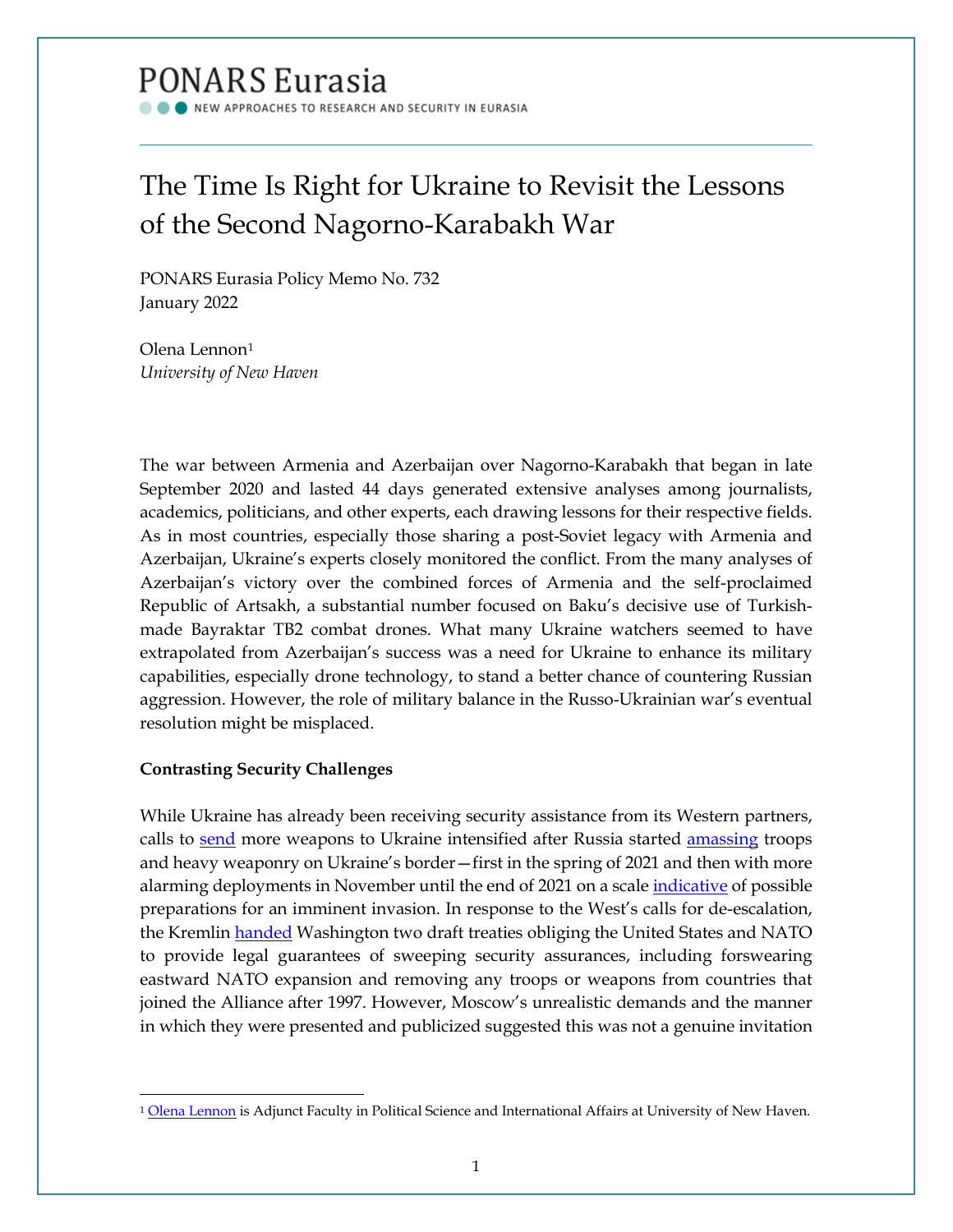to negotiations but rather a potential [justification](https://twitter.com/KofmanMichael/status/1473301709887877131) for an invasion following "failed negotiations."

In light of rising tensions between Russia and the West and renewed calls to ship more weapons to Ukraine, including combat drones, conversations about the pivotal use of drones in the second Nagorno-Karabakh war have resurfaced as well. However, comparisons between Azerbaijan's and Ukraine's security challenges and military capabilities are misguided. While Ukraine has traditionally sympathized with Azerbaijan due to perceived parallelism between the two countries' challenges with self-proclaimed "republics" supported by Russia, this parallelism is flawed for reasons beyond the scope of this paper. Suffice it to say, Azerbaijan's and Ukraine's "breakaway republics" are drastically different problem sets. To Ukraine, supporting Azerbaijan has been a pragmatic choice, driven by economic and security interests (Black Sea security ranking first among them).

But perhaps a more significant factor in Ukraine's diplomatic support of Azerbaijan in the Nagorno-Karabakh conflict is Ukraine's [growing](https://www.dw.com/uk/zustrich-erdohana-ta-zelenskoho-pidtrymka-ukrainy-i-posylennia-spivpratsi/a-57158416) strategic cooperation with Turkey. Capitalizing on existing narratives of the role of Turkish-made drones in Azerbaijan's military successes, Ukrainian leaders re-emphasized both the importance of UAV technology and Turkish partnership. Thus, Ukraine's foreign minister Dmytro Kuleba [said,](https://armyinform.com.ua/2021/06/21/tureczki-bojovi-bpla-potribni-ukrayini-dlya-strymuvannya-rosiyi-dmytro-kuleba/) "drones are needed to deter Russia so that Russia thinks twice before planning any escalation or any large-scale attack on Ukraine." Some analysts [attached](https://www.atlanticcouncil.org/blogs/turkeysource/turkey-could-tip-the-balance-in-the-ukraine-russia-standoff/) even more significance to Turkey and its UAVs by speculating that, much like in Azerbaijan, "Turkey could tip the balance in the Ukraine-Russia standoff." Ukraine has since purchased several Bayraktar TB2 combat drones, [signed](https://defence-ua.com/army_and_war/ukrajina_ta_turechchina_domovilis_pro_budivnitstvo_navchalnogo_tsentru_dlja_operatoriv_bayraktar_tb2-4901.html) an agreement with Turkey to build a facility in Ukraine for the upgrading and maintenance of armed Turkish UAVs, and even successfully [deployed](https://www.dw.com/uk/ukraina-vpershe-zastosuvala-udarnyi-bezpilotnyk-bayraktar-na-donbasi/a-59635169) a combat drone against pro-Russian forces in Donbas.

While Ukraine should continue modernizing its capabilities (as I [noted](https://www.newhaven.edu/news/blog/2021/election-observer-armenia.php) in a piece on the early parliamentary elections in Armenia last year), a comparative analysis focused on military balance is prone to overlooking important geopolitical contexts and strategic cultures that inform the political choices of individual leaders, capabilities notwithstanding. Azerbaijan's use of combat UAVs undoubtedly [offers](https://www.russiamatters.org/analysis/look-military-lessons-nagorno-karabakh-conflict) valuable tactical lessons to Ukraine. On strategic and political levels, however, Armenia's experience presents more valuable insights. Chief among them is a tragic lesson of Armenian war optimism—stemming from previous military victories, idealistic nationalism, groupthink, and overreliance on international support—that contributed to its ultimate defeat.

### **Armenia's War Optimism**

Armenian leaders' belligerent rhetoric [against](https://moderndiplomacy.eu/2020/10/21/how-pashinyan-failed-in-the-peacekeeping-mission-and-complying-with-international-law/) Azerbaijan leading up to the renewed fire exchanges in September 2020 and self-inflated confidence in Armenia's ability to defend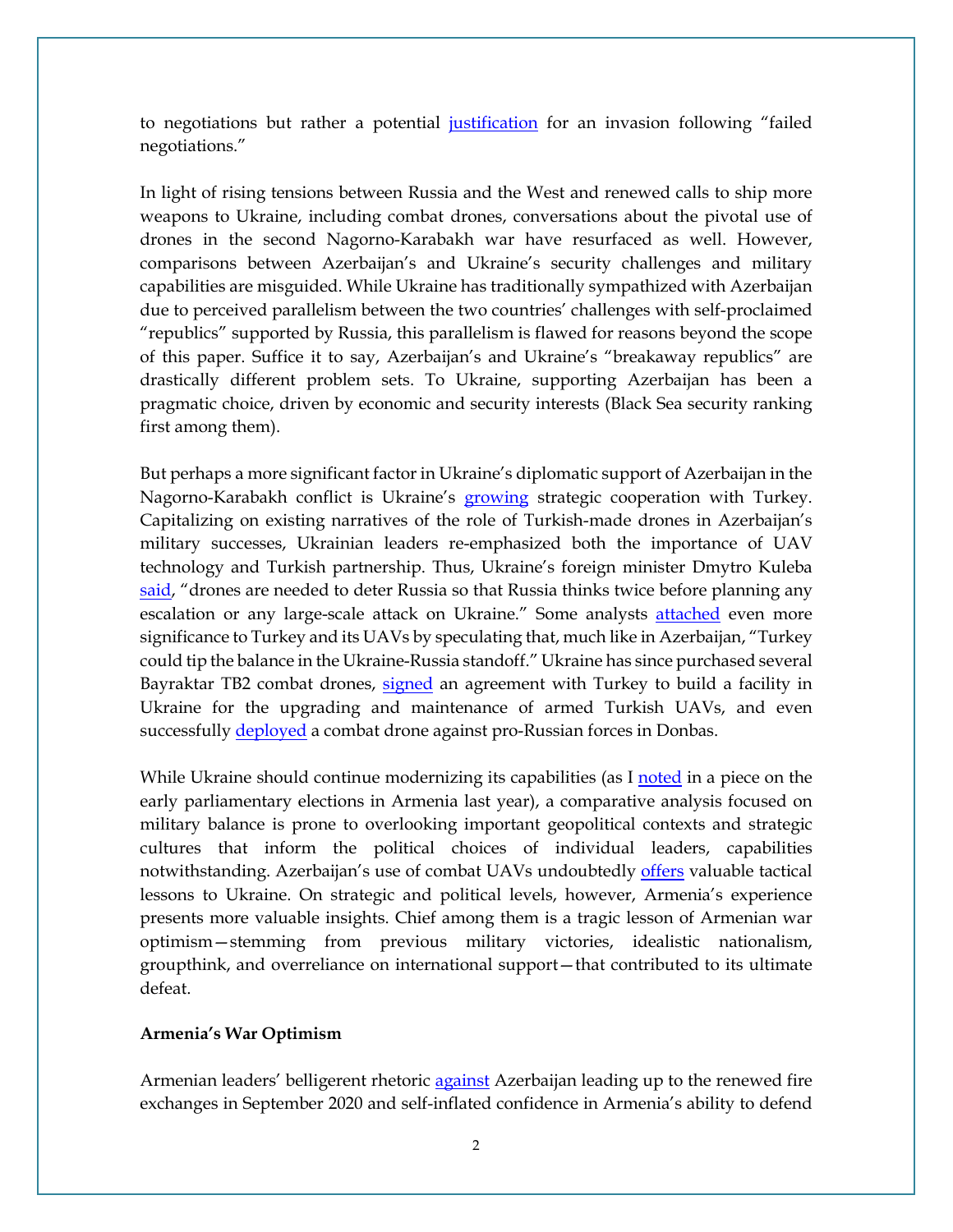itself led to serious strategic miscalculations. This misguided war optimism was in no small part [informed](https://www.russiamatters.org/analysis/look-military-lessons-nagorno-karabakh-conflict) by Armenia's military victory over Azerbaijan in the early 1990s when Armenia took control over Nagorno-Karabakh and surrounding territories, despite facing an opponent significantly larger in population, landmass, and resources. At that time, Armenia's military success was largely attributed to Azerbaijan's internal structural deficiencies (including poor morale and leadership) and Russia's support for Yerevan. Based on this dated perception of military superiority, Armenian leaders seemed to have underestimated the amount of growth Azerbaijan had undergone in the past twenty-five years, not only in terms of their economic power and military capabilities, but also in terms of national mobilization, resolve, and political will to regain lost territories.

Even after suffering setbacks in the onset of hostilities, Armenian Prime Minister Nikol Pashinyan *insisted* there could be no negotiations with Azerbaijan, mirroring Azerbaijan's President Ilham Aliyev's [refusal](https://caspiannews.com/news-detail/president-aliyev-says-no-sense-in-meeting-with-armenias-pashinyan-2020-11-6-3/) to de-escalate, despite continuous pressure from the United Nations, United States, and Russia to end hostilities. Such short-sighted nationalism also contributed to the drowning out of dissenting voices, leading to groupthink and fatally poor decisions by Pashinyan's government. The political consensus in Armenia [advocated](https://armystandard.ru/news/20201222953-okMUH.html) for a short-sighted militaristic solution, including poor defense procurement decisions, effectively turning young Armenian soldiers into cannon fodder.

Armenian war optimism was also based on a naive expectation that Russia would rush to its defense once it became clear that Azerbaijan was, as Michael Kofman and Leonid Nersisyan [wrote,](https://warontherocks.com/2020/10/the-second-nagorno-karabakh-war-two-weeks-in/) "much better positioned in a sustained war of attrition" and would "eventually exhaust Armenia's military." After all, in addition to deep historical ties with Russia, Armenia is also a member of two Russia-sponsored organizations, the Collective Security Treaty Organization (CSTO), a Russia-led collective defense organization, and the Eurasian Economic Union. However, neither of those memberships helped Armenia in the end.

And while another foreign power, Turkey, did not try to hide its political and military support for Baku, Russia did not follow suit, claiming that CSTO obligations applied to Armenia's recognized territory, not to the unrecognized Republic of Artsakh in NagornoKarabakh. As Jeffrey Mankoff [argued,](https://www.csis.org/analysis/kinder-gentler-bear-why-rumors-russias-post-soviet-retreat-are-premature) Russia did not see a need for a large-scale intervention, which could trigger sanctions and other costs, to secure its interests in the region. In other words, Armenia's loss in Nagorno-Karabakh was not perceived to subtract from Russia's standing in the region. Quite the opposite, Russia's optimal scenario included preserving its relationship with both Armenia and Azerbaijan. Russia's eventual successful imposition of a ceasefire on both belligerents was further proof of its leverage with both sides.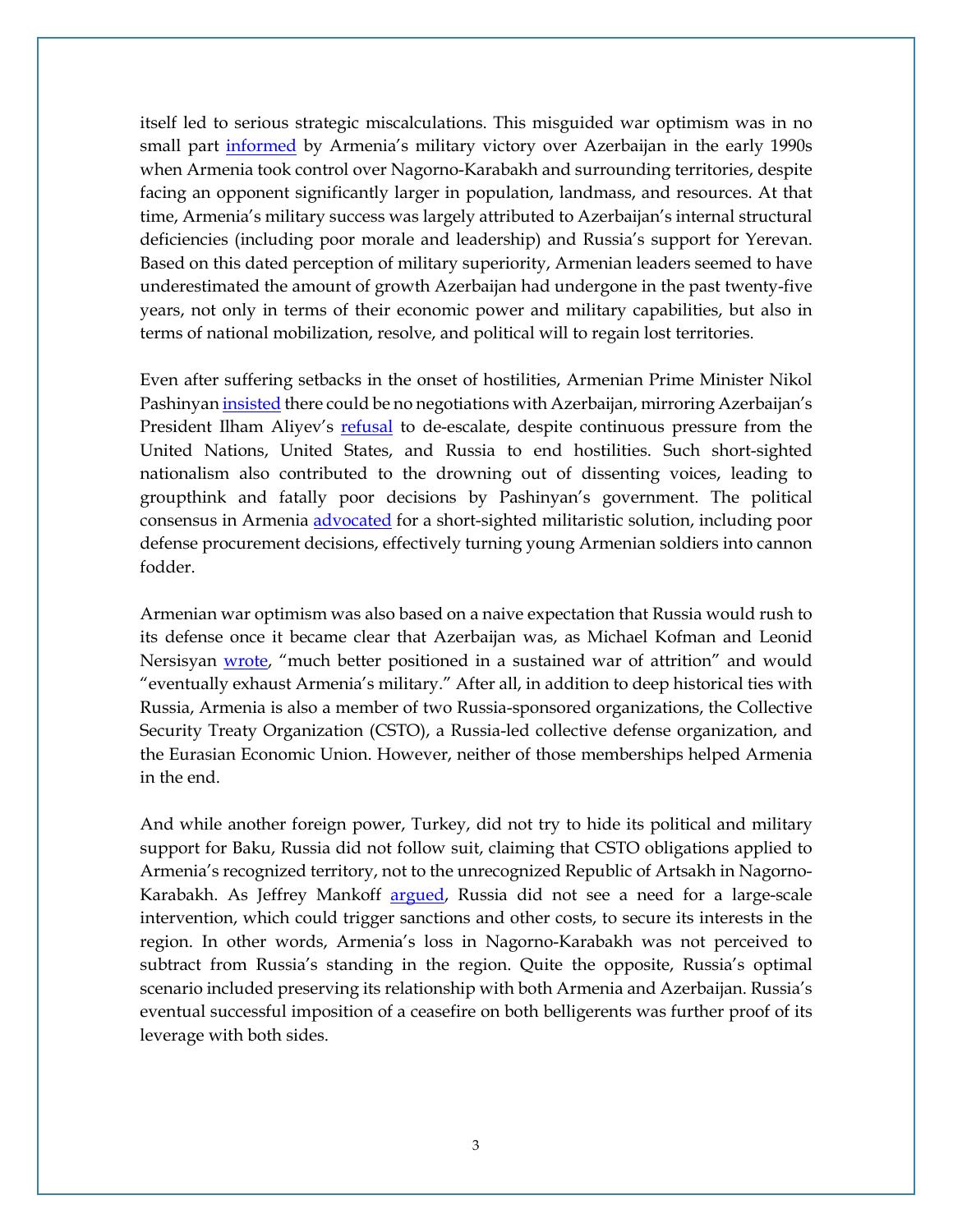#### Russia's Strategic Calculus

Ukraine'[s improved](https://crsreports.congress.gov/product/pdf/IF/IF11862) military readiness and capabilities, both defensive and offensive, will certainly help Ukraine increase the cost of escalation for Russia. But these (costly) capabilities are unlikely to alter Russia's strategic decision-making at this time. The scale and scope of the Kremlin's military engagements will remain proportional to specific political objectives in a given theater. It is for this reason that Russia did not rush to defend its ally Armenia against Azerbaijan (even though it could) because such an intervention would not achieve any of Russia's political objectives.

Similarly, Azerbaijan's military offensive in Nagorno-Karabakh was not simply a function of its military capabilities. It served to achieve a long-conceived political objective of regaining lost territories. By that logic, if Russia needs to coerce Ukraine into making significant political concessions, then it might dial up accordingly (as was the case with the 2015 battle for Debaltseve, for example, when a massive loss of territory forced thenpresident Petro Poroshenko back to the negotiating table to sign the Minsk-II agreement, favorable to Russia).

Thus far, denying Ukraine territorial integrity has not yielded any significant concessions from Ukraine and led to prolonged Western sanctions (as Olena Sotnyk and I argued in a *Krytyka* [piece\)](https://krytyka.com/en/articles/ukraines-strategic-choices-vis-vis-occupied). In other words, a limited conventional war in Donbas has failed to deliver the political outcomes Russia was pursuing. Given this lack of progress, exacerbated by Ukraine's [increased](https://www.army.mil/article/250444/us_nato_ukraine_enhance_interoperability_with_rapid_trident_exercise) cooperation with NATO and President Volodymyr Zelensky's antiRussia [pivot,](https://www.ukrinform.net/rubric-polytics/3183254-zelensky-imposes-fiveyear-sanctions-on-medvedchuks-ally-his-tv-channels.html) Moscow seems to be in a self-imposed rush to [change](https://t.co/qtgPdKiYBO?amp=1) the status quo by military means. Russia's current military posture indicates a willingness to use conventional forces in a large-scale offensive in Ukraine not only to twist Kyiv's arm but, more importantly, to force Western leaders to rewrite the post-Cold War security order in Europe by giving Russia control over its sphere of influence.

While the United States and NATO have so far [refused](https://abcnews.go.com/International/wireStory/nato-sets-terms-working-russia-security-offer-81808837) to compromise on key principles of European security architecture, including other countries' freedom of making foreign policy choices, leaders in the West have indicated the willingness to hold talks with Russia. However, fears are rising that the window for a diplomatic solution is narrow or may have been missed. Regardless of whether, when, or how Russia initiates another military offensive on Ukraine, restoration of Ukraine's sovereignty will require a political solution.

### **Armenia's Lessons for Ukraine**

Armenia's recent war with Azerbaijan illuminates our consideration of political solutions to the ongoing war between Russia and Ukraine.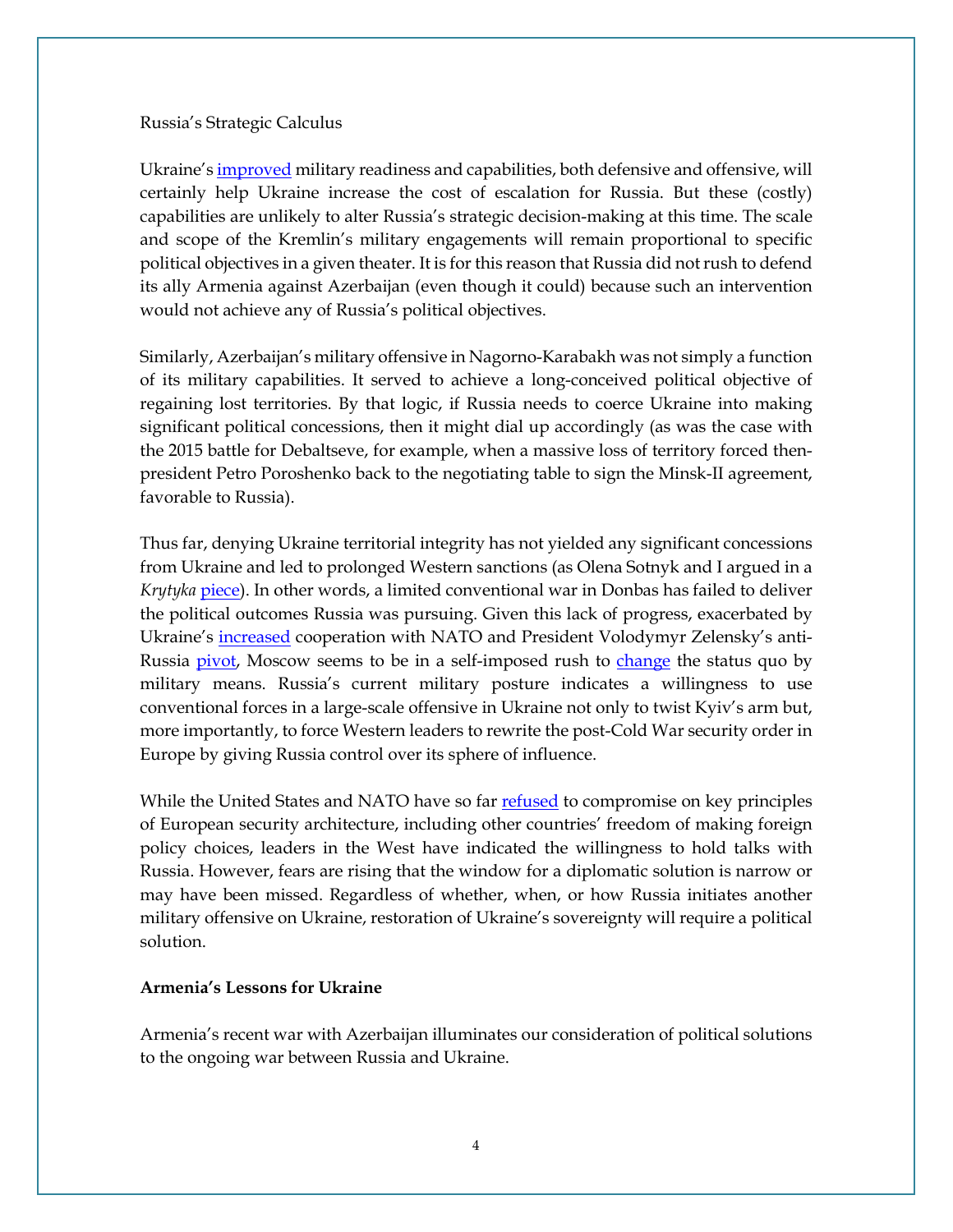First, the Second Nagorno-Karabakh war was a lesson for Yerevan in misguided overreliance on international partners and allies. That Russia proved to be an unreliable partner to Armenia was hardly a new lesson. Russia's abandonment of its commitments and promises to its partners, however formalized, is notorious. Ukraine learned this lesson the hard way. Like Armenia, Ukraine has a compelling story of a long and tragic pursuit of self-determination and independence. And while the military, economic, and political support of the United States and other Western partners has been steadfast, Ukrainians should be careful not to overestimate this assistance, especially in light of recent signals of the West's [dissatisfaction](https://www.rferl.org/a/biden-zelenskiy-ukraine-meeting/31433599.html) with Ukraine's perceived lack of progress in implementing Western-backed reforms and fighting corruption.

The West has so far shown resolve in not giving in to Russia's demands, including U.S. [promises](https://www.ukrinform.net/rubric-polytics/3372544-kvien-us-will-provide-more-weapons-to-ukraine-in-case-of-russias-invasion.html) to [increase](https://www.portman.senate.gov/newsroom/press-releases/portman-shaheen-announce-increased-funding-ukraine-security-assistance) security assistance to Ukraine (beyond the most recent increase of \$50 million a year totaling \$300 million in 2022), the G-7 [warning](https://www.washingtonpost.com/national-security/g7-russia-ukraine-invasion-biden/2021/12/12/bdcbc530-5b50-11ec-bda6-25c1f558dd09_story.html) Russia of the harshest economic sanctions yet, and NATO expressing its unwavering support of Ukrainian sovereignty, including the freedom to make geopolitical choices. However, the Alliance [stopped short](https://www.nytimes.com/2021/12/16/world/europe/ukraine-nato-russia.html) of promising Ukraine lethal assistance. Besides, while there is bipartisan support for punishing Russia with harsher sanctions if it ups the ante in Ukraine, the U.S. Congress recently [voted](https://www.congress.gov/bill/117th-congress/house-bill/4350) not to include sanctions on Nord Stream II in the fiscal 2022 National Defense Authorization Act.

Another cautionary tale from the Armenian experience is the dangers of a political culture mired in groupthink, which leads to misguided decisions and miscalculations, especially in the context of protracted war fatigue and deepened social and political polarization. The Ukrainian government should be wary of groupthink in pursuit of political consensus and public approval—tempting though it might be—lest they adopt quick fixes absent empirical analysis and long-term vision. For example, in pursuit of countering malign foreign influence, the Ukrainian government should be careful to separate Russian propaganda from dissenting opinions.

Independent analyst Brian Milakovsky, who has been living in eastern Ukraine since the war started, [warned](https://www.wilsoncenter.org/blog-post/banning-pro-russian-media-fighting-disinformation-silencing-dissonant-opinions-or-both) of the danger of dismissing domestic voices critical of Ukraine's "Euroatlantic aspirations" as Russian propaganda at the risk of not only violating freedom of speech but also creating significant blind spots in the government's understanding of internal political and social dynamics. Additionally, Zelensky's increasing [attacks](https://lb.ua/news/2021/11/26/499547_zelenskiy_zvinuvativ_zhurnalista.html) on "unfriendly" media, government [censorship,](https://www.dw.com/ru/odoleet-li-glossarij-ot-snbo-ukrainy-rossijskuju-propagandu/a-59621736) and persecution of opposition under the guise of fighting oligarchs (notably a new tax law [targeting](https://www.epravda.com.ua/rus/news/2021/11/30/680254/) oligarch Rinat Akhmetov, Ukraine's largest taxpayer and employer, and treason charges [against](https://www.epravda.com.ua/rus/news/2021/11/30/680254/) Poroshenko), have cultivated a culture of personal vendettas, nepotism, and fear of persecution. Zelensky's obsession with his party's ratings, political consensus, and fighting dissent at the expense of meaningful reforms and national security priorities may prove catastrophic for Ukraine.